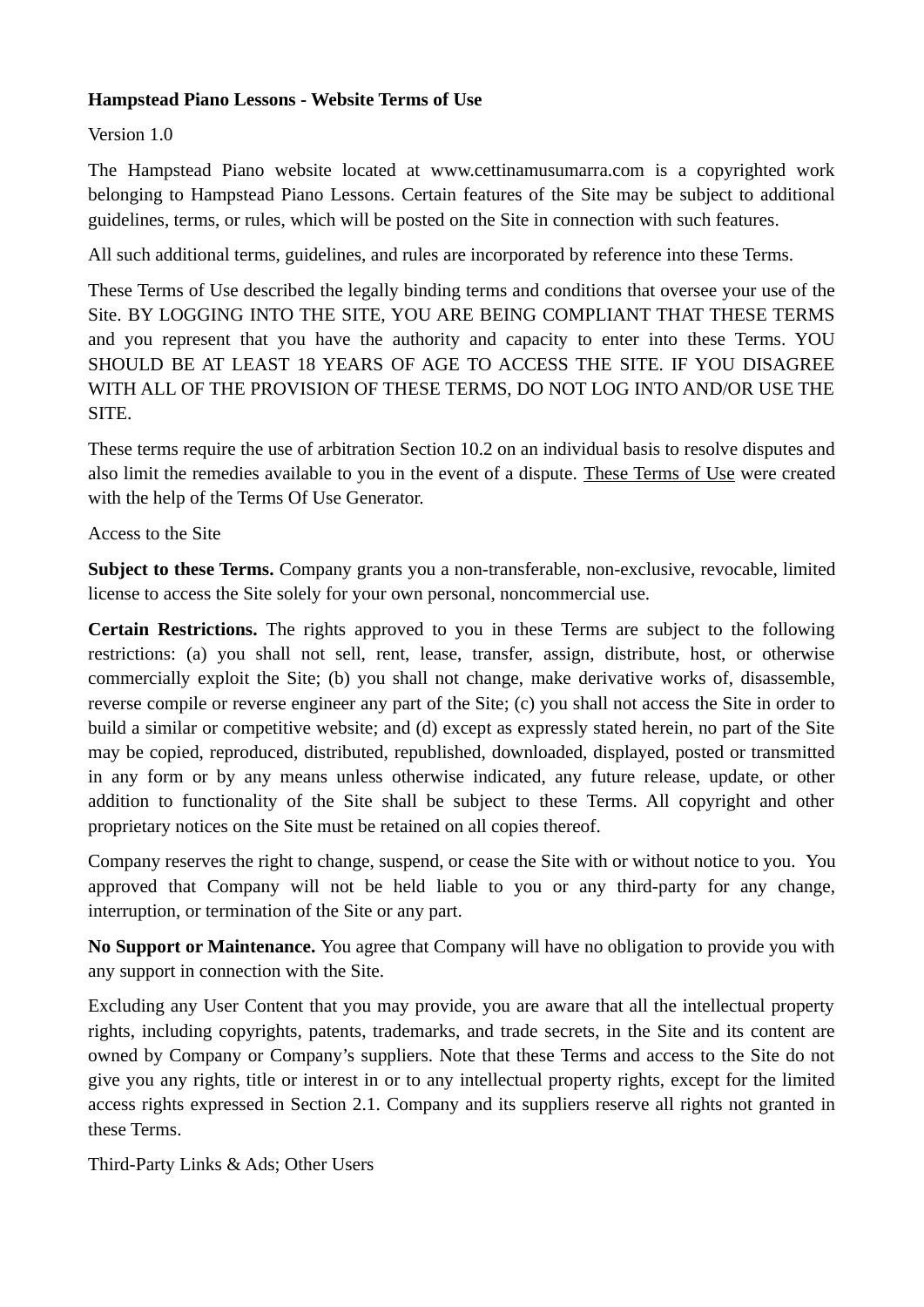**Third-Party Links & Ads.** The Site may contain links to third-party websites and services, and/or display advertisements for third-parties. Such Third-Party Links & Ads are not under the control of Company, and Company is not responsible for any Third-Party Links & Ads. Company provides access to these Third-Party Links & Ads only as a convenience to you, and does not review, approve, monitor, endorse, warrant, or make any representations with respect to Third-Party Links & Ads. You use all Third-Party Links & Ads at your own risk, and should apply a suitable level of caution and discretion in doing so. When you click on any of the Third-Party Links & Ads, the applicable third party's terms and policies apply, including the third party's privacy and data gathering practices.

**Other Users.** Each Site user is solely responsible for any and all of its own User Content. Because we do not control User Content, you acknowledge and agree that we are not responsible for any User Content, whether provided by you or by others. You agree that Company will not be responsible for any loss or damage incurred as the result of any such interactions. If there is a dispute between you and any Site user, we are under no obligation to become involved.

You hereby release and forever discharge the Company and our officers, employees, agents, successors, and assigns from, and hereby waive and relinquish, each and every past, present and future dispute, claim, controversy, demand, right, obligation, liability, action and cause of action of every kind and nature, that has arisen or arises directly or indirectly out of, or that relates directly or indirectly to, the Site. If you are a California resident, you hereby waive California civil code section 1542 in connection with the foregoing, which states: "a general release does not extend to claims which the creditor does not know or suspect to exist in his or her favor at the time of executing the release, which if known by him or her must have materially affected his or her settlement with the debtor."

**Cookies and Web Beacons.** Like any other website, Hampstead Piano uses 'cookies'. These cookies are used to store information including visitors' preferences, and the pages on the website that the visitor accessed or visited. The information is used to optimize the users' experience by customizing our web page content based on visitors' browser type and/or other information.

## Disclaimers

The site is provided on an "as-is" and "as available" basis, and company and our suppliers expressly disclaim any and all warranties and conditions of any kind, whether express, implied, or statutory, including all warranties or conditions of merchantability, fitness for a particular purpose, title, quiet enjoyment, accuracy, or non-infringement. We and our suppliers make not guarantee that the site will meet your requirements, will be available on an uninterrupted, timely, secure, or error-free basis, or will be accurate, reliable, free of viruses or other harmful code, complete, legal, or safe. If applicable law requires any warranties with respect to the site, all such warranties are limited in duration to ninety (90) days from the date of first use.

Some jurisdictions do not allow the exclusion of implied warranties, so the above exclusion may not apply to you. Some jurisdictions do not allow limitations on how long an implied warranty lasts, so the above limitation may not apply to you.

## Limitation on Liability

To the maximum extent permitted by law, in no event shall company or our suppliers be liable to you or any third-party for any lost profits, lost data, costs of procurement of substitute products, or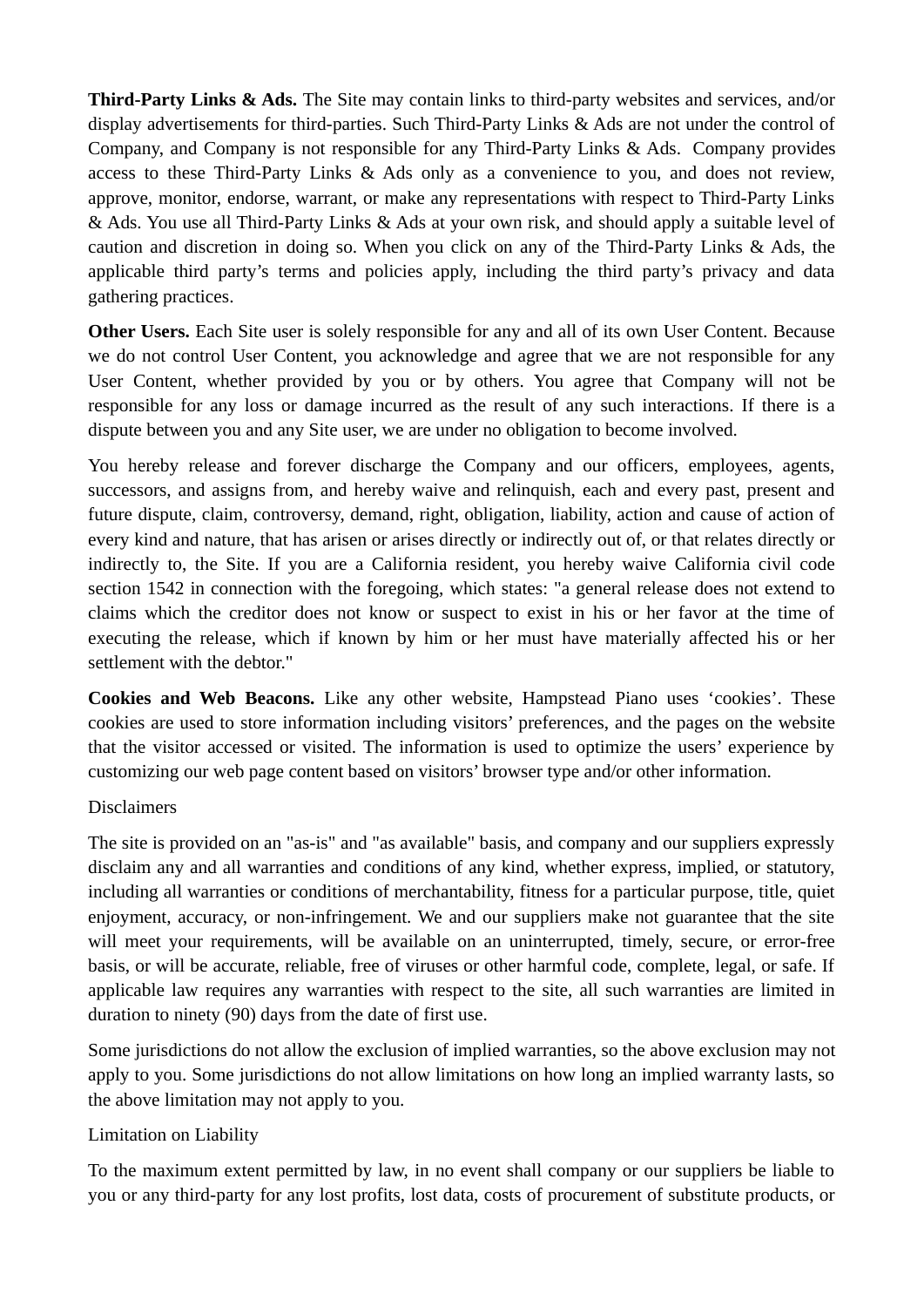any indirect, consequential, exemplary, incidental, special or punitive damages arising from or relating to these terms or your use of, or incapability to use the site even if company has been advised of the possibility of such damages. Access to and use of the site is at your own discretion and risk, and you will be solely responsible for any damage to your device or computer system, or loss of data resulting therefrom.

To the maximum extent permitted by law, notwithstanding anything to the contrary contained herein, our liability to you for any damages arising from or related to this agreement, will at all times be limited to a maximum of fifty U.S. dollars (u.s. \$50). The existence of more than one claim will not enlarge this limit. You agree that our suppliers will have no liability of any kind arising from or relating to this agreement.

Some jurisdictions do not allow the limitation or exclusion of liability for incidental or consequential damages, so the above limitation or exclusion may not apply to you.

**Term and Termination.**Subject to this Section, these Terms will remain in full force and effect while you use the Site. We may suspend or terminate your rights to use the Site at any time for any reason at our sole discretion, including for any use of the Site in violation of these Terms. Upon termination of your rights under these Terms, your Account and right to access and use the Site will terminate immediately. You understand that any termination of your Account may involve deletion of your User Content associated with your Account from our live databases. Company will not have any liability whatsoever to you for any termination of your rights under these Terms. Even after your rights under these Terms are terminated, the following provisions of these Terms will remain in effect: Sections 2 through 2.5, Section 3 and Sections 4 through 10.

Copyright Policy.

Company respects the intellectual property of others and asks that users of our Site do the same. In connection with our Site, we have adopted and implemented a policy respecting copyright law that provides for the removal of any infringing materials and for the termination of users of our online Site who are repeated infringers of intellectual property rights, including copyrights. If you believe that one of our users is, through the use of our Site, unlawfully infringing the copyright(s) in a work, and wish to have the allegedly infringing material removed, the following information in the form of a written notification (pursuant to 17 U.S.C. § 512(c)) must be provided to our designated Copyright Agent:

•your physical or electronic signature;

•identification of the copyrighted work(s) that you claim to have been infringed;

•identification of the material on our services that you claim is infringing and that you request us to remove;

•sufficient information to permit us to locate such material;

•your address, telephone number, and e-mail address;

•a statement that you have a good faith belief that use of the objectionable material is not authorized by the copyright owner, its agent, or under the law; and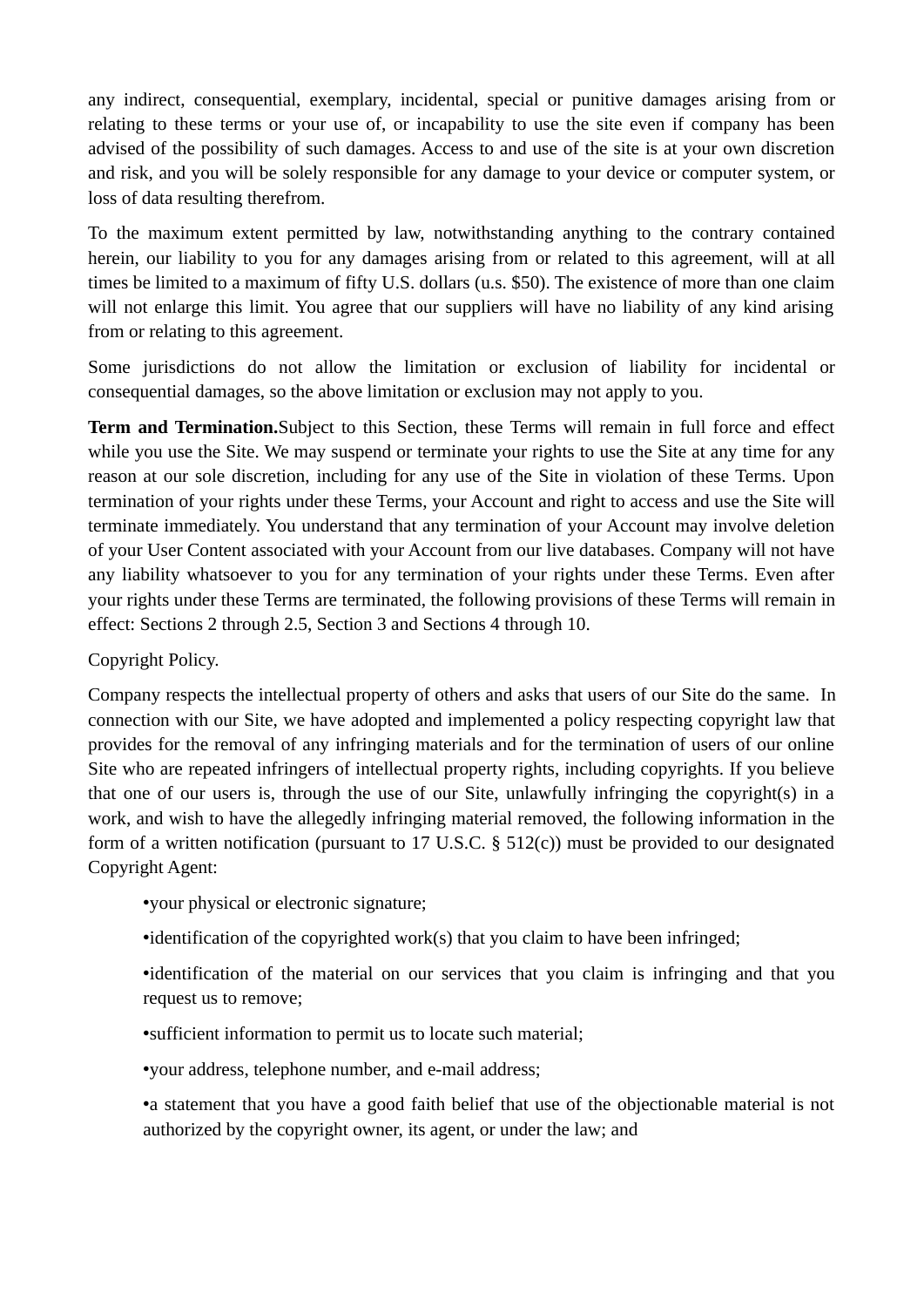•a statement that the information in the notification is accurate, and under penalty of perjury, that you are either the owner of the copyright that has allegedly been infringed or that you are authorized to act on behalf of the copyright owner.

Please note that, pursuant to 17 U.S.C. § 512(f), any misrepresentation of material fact in a written notification automatically subjects the complaining party to liability for any damages, costs and attorney's fees incurred by us in connection with the written notification and allegation of copyright infringement.

## General

These Terms are subject to occasional revision, and if we make any substantial changes, we may notify you by sending you an e-mail to the last e-mail address you provided to us and/or by prominently posting notice of the changes on our Site. You are responsible for providing us with your most current e-mail address. In the event that the last e-mail address that you have provided us is not valid our dispatch of the e-mail containing such notice will nonetheless constitute effective notice of the changes described in the notice. Any changes to these Terms will be effective upon the earliest of thirty (30) calendar days following our dispatch of an e-mail notice to you or thirty (30) calendar days following our posting of notice of the changes on our Site. These changes will be effective immediately for new users of our Site. Continued use of our Site following notice of such changes shall indicate your acknowledgement of such changes and agreement to be bound by the terms and conditions of such changes. Dispute Resolution. Please read this Arbitration Agreement carefully. It is part of your contract with Company and affects your rights. It contains procedures for MANDATORY BINDING ARBITRATION AND A CLASS ACTION WAIVER.

**Applicability of Arbitration Agreement.** All claims and disputes in connection with the Terms or the use of any product or service provided by the Company that cannot be resolved informally or in small claims court shall be resolved by binding arbitration on an individual basis under the terms of this Arbitration Agreement. Unless otherwise agreed to, all arbitration proceedings shall be held in English. This Arbitration Agreement applies to you and the Company, and to any subsidiaries, affiliates, agents, employees, predecessors in interest, successors, and assigns, as well as all authorized or unauthorized users or beneficiaries of services or goods provided under the Terms.

**Notice Requirement and Informal Dispute Resolution.** Before either party may seek arbitration, the party must first send to the other party a written Notice of Dispute describing the nature and basis of the claim or dispute, and the requested relief. A Notice to the Company should be sent to: 1 Compayne Gardens NW6 3DG. After the Notice is received, you and the Company may attempt to resolve the claim or dispute informally. If you and the Company do not resolve the claim or dispute within thirty (30) days after the Notice is received, either party may begin an arbitration proceeding. The amount of any settlement offer made by any party may not be disclosed to the arbitrator until after the arbitrator has determined the amount of the award to which either party is entitled.

**Arbitration Rules.** Arbitration shall be initiated through the American Arbitration Association, an established alternative dispute resolution provider that offers arbitration as set forth in this section. If AAA is not available to arbitrate, the parties shall agree to select an alternative ADR Provider. The rules of the ADR Provider shall govern all aspects of the arbitration except to the extent such rules are in conflict with the Terms. The AAA Consumer Arbitration Rules governing the arbitration are available online at adr.org or by calling the AAA at 1-800-778-7879. The arbitration shall be conducted by a single, neutral arbitrator. Any claims or disputes where the total amount of the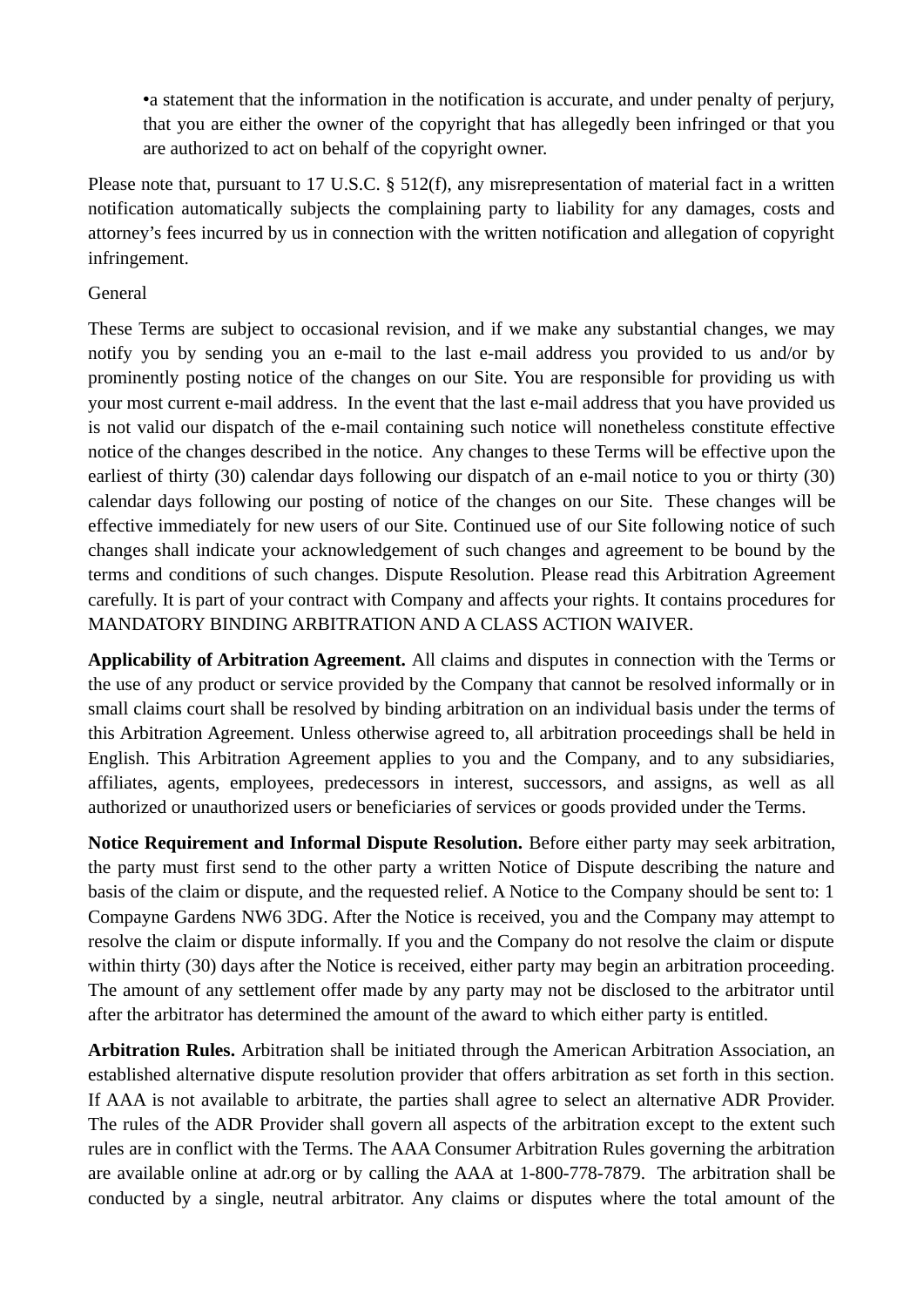award sought is less than Ten Thousand U.S. Dollars (US \$10,000.00) may be resolved through binding non-appearance-based arbitration, at the option of the party seeking relief. For claims or disputes where the total amount of the award sought is Ten Thousand U.S. Dollars (US \$10,000.00) or more, the right to a hearing will be determined by the Arbitration Rules. Any hearing will be held in a location within 100 miles of your residence, unless you reside outside of the United States, and unless the parties agree otherwise. If you reside outside of the U.S., the arbitrator shall give the parties reasonable notice of the date, time and place of any oral hearings. Any judgment on the award rendered by the arbitrator may be entered in any court of competent jurisdiction. If the arbitrator grants you an award that is greater than the last settlement offer that the Company made to you prior to the initiation of arbitration, the Company will pay you the greater of the award or \$2,500.00. Each party shall bear its own costs and disbursements arising out of the arbitration and shall pay an equal share of the fees and costs of the ADR Provider.

**Additional Rules for Non-Appearance Based Arbitration.** If non-appearance based arbitration is elected, the arbitration shall be conducted by telephone, online and/or based solely on written submissions; the specific manner shall be chosen by the party initiating the arbitration. The arbitration shall not involve any personal appearance by the parties or witnesses unless otherwise agreed by the parties.

**Time Limits.** If you or the Company pursues arbitration, the arbitration action must be initiated and/or demanded within the statute of limitations and within any deadline imposed under the AAA Rules for the pertinent claim.

**Authority of Arbitrator.** If arbitration is initiated, the arbitrator will decide the rights and liabilities of you and the Company, and the dispute will not be consolidated with any other matters or joined with any other cases or parties. The arbitrator shall have the authority to grant motions dispositive of all or part of any claim. The arbitrator shall have the authority to award monetary damages, and to grant any non-monetary remedy or relief available to an individual under applicable law, the AAA Rules, and the Terms. The arbitrator shall issue a written award and statement of decision describing the essential findings and conclusions on which the award is based. The arbitrator has the same authority to award relief on an individual basis that a judge in a court of law would have. The award of the arbitrator is final and binding upon you and the Company.

**Waiver of Jury Trial.** THE PARTIES HEREBY WAIVE THEIR CONSTITUTIONAL AND STATUTORY RIGHTS TO GO TO COURT AND HAVE A TRIAL IN FRONT OF A JUDGE OR A JURY, instead electing that all claims and disputes shall be resolved by arbitration under this Arbitration Agreement. Arbitration procedures are typically more limited, more efficient and less expensive than rules applicable in a court and are subject to very limited review by a court. In the event any litigation should arise between you and the Company in any state or federal court in a suit to vacate or enforce an arbitration award or otherwise, YOU AND THE COMPANY WAIVE ALL RIGHTS TO A JURY TRIAL, instead electing that the dispute be resolved by a judge.

**Waiver of Class or Consolidated Actions.** All claims and disputes within the scope of this arbitration agreement must be arbitrated or litigated on an individual basis and not on a class basis, and claims of more than one customer or user cannot be arbitrated or litigated jointly or consolidated with those of any other customer or user.

**Confidentiality.** All aspects of the arbitration proceeding shall be strictly confidential. The parties agree to maintain confidentiality unless otherwise required by law. This paragraph shall not prevent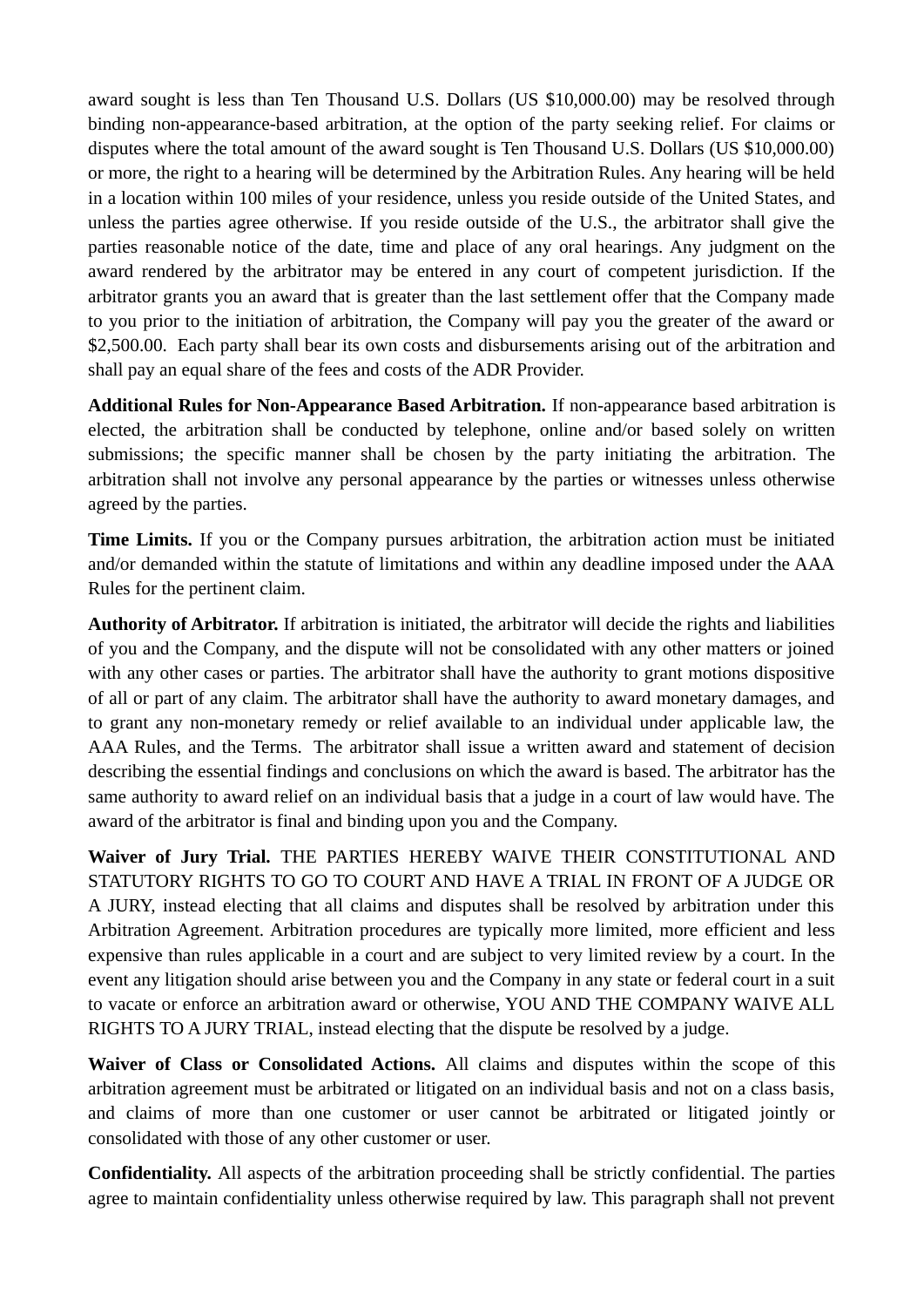a party from submitting to a court of law any information necessary to enforce this Agreement, to enforce an arbitration award, or to seek injunctive or equitable relief.

**Severability.** If any part or parts of this Arbitration Agreement are found under the law to be invalid or unenforceable by a court of competent jurisdiction, then such specific part or parts shall be of no force and effect and shall be severed and the remainder of the Agreement shall continue in full force and effect.

**Right to Waive.** Any or all of the rights and limitations set forth in this Arbitration Agreement may be waived by the party against whom the claim is asserted. Such waiver shall not waive or affect any other portion of this Arbitration Agreement.

**Survival of Agreement.** This Arbitration Agreement will survive the termination of your relationship with Company.

Small Claims Court. Nonetheless the foregoing, either you or the Company may bring an individual action in small claims court.

**Emergency Equitable Relief.** Anyhow the foregoing, either party may seek emergency equitable relief before a state or federal court in order to maintain the status quo pending arbitration. A request for interim measures shall not be deemed a waiver of any other rights or obligations under this Arbitration Agreement.

**Claims Not Subject to Arbitration.** Notwithstanding the foregoing, claims of defamation, violation of the Computer Fraud and Abuse Act, and infringement or misappropriation of the other party's patent, copyright, trademark or trade secrets shall not be subject to this Arbitration Agreement.

In any circumstances where the foregoing Arbitration Agreement permits the parties to litigate in court, the parties hereby agree to submit to the personal jurisdiction of the courts located within Netherlands County, California, for such purposes.

The Site may be subject to U.S. export control laws and may be subject to export or import regulations in other countries. You agree not to export, re-export, or transfer, directly or indirectly, any U.S. technical data acquired from Company, or any products utilizing such data, in violation of the United States export laws or regulations.

Company is located at the address in Section 10.8. If you are a California resident, you may report complaints to the Complaint Assistance Unit of the Division of Consumer Product of the California Department of Consumer Affairs by contacting them in writing at 400 R Street, Sacramento, CA 95814, or by telephone at (800) 952-5210.

**Electronic Communications.**The communications between you and Company use electronic means, whether you use the Site or send us emails, or whether Company posts notices on the Site or communicates with you via email. For contractual purposes, you (a) consent to receive communications from Company in an electronic form; and (b) agree that all terms and conditions, agreements, notices, disclosures, and other communications that Company provides to you electronically satisfy any legal obligation that such communications would satisfy if it were be in a hard copy writing.

**Entire Terms.** These Terms constitute the entire agreement between you and us regarding the use of the Site. Our failure to exercise or enforce any right or provision of these Terms shall not operate as